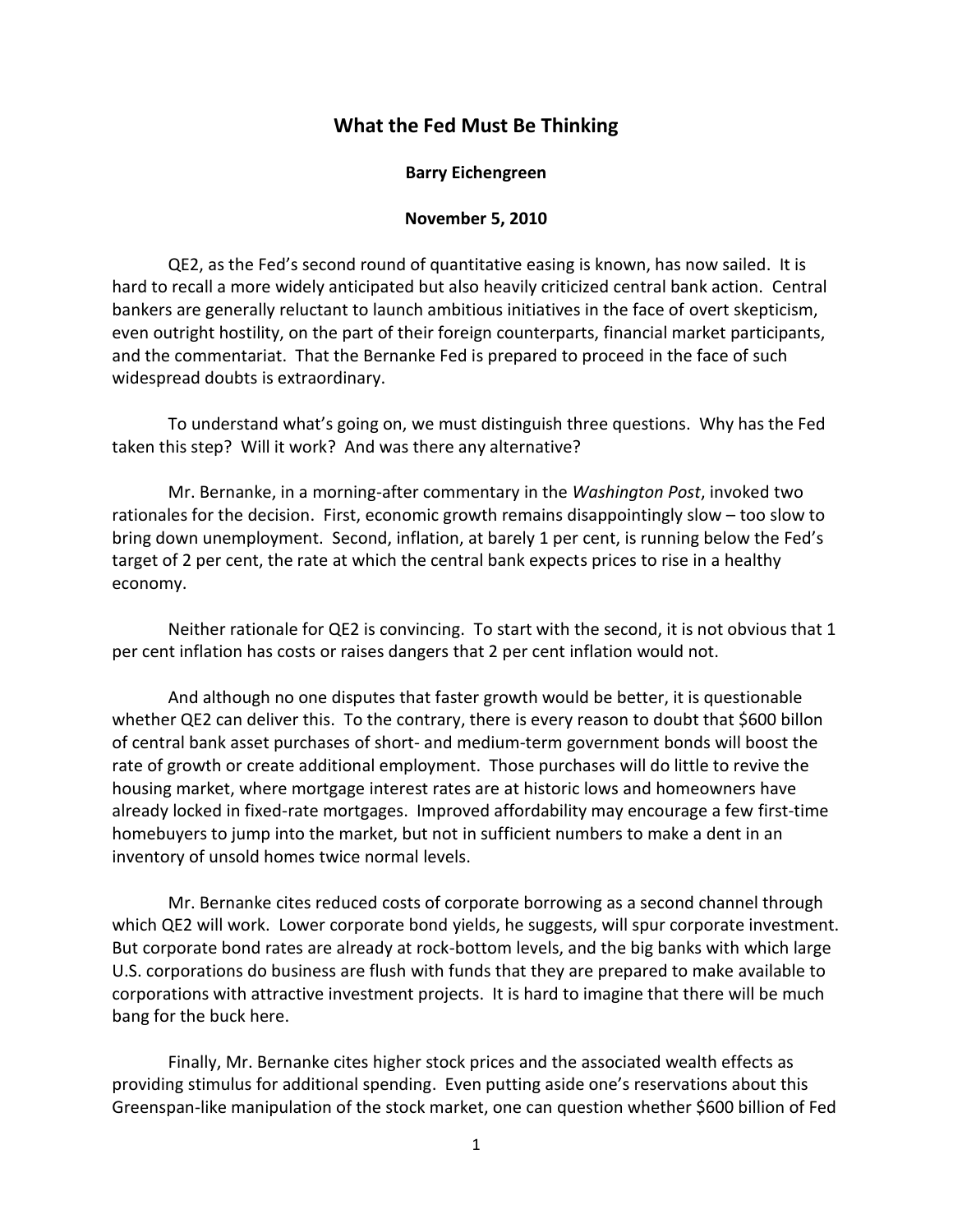purchases will have much impact on a U.S. stock market with a capitalization of more than \$14 trillion. And, in any case, most of the increase in stock prices occurred already when QE2 was under discussion but not yet unveiled without much discernible impact on the economy.

So why has the Fed embarked on this heavily-criticized course? The answer can only be that it is worried about a more alarming scenario in which inflation running below its target collapses into outright deflation. As a student of the Great Depression and of Japan in the 1990s, Mr. Bernanke understands that once an economy has fallen into a deflationary trap, it can be all but impossible to get it out.

QE2 is a down-payment on an insurance policy intended to prevent this from happening. The chairman has now formed a coalition within the Federal Open Market Committee that will support more if and when the threat of deflation materializes. We can be sure that the existing program of purchases will be ramped up, and quickly, if inflation shows signs of falling into negative territory.

It would seem prudent to take out insurance against events that could seriously damage the economy. So why has the Fed been criticized so harshly? For one thing, it has not clearly communicated the rationale for its action. It may worry that when central bankers speak openly about the tail risk of deflation, they will alarm the public. Firms and consumers may then stop spending, bringing about the very disaster that monetary policy makers wish to avert. As a result, the chairman and his colleagues are forced to invoke other, less convincing rationales for QE2, which exposes them to criticism.

Of course, had the Fed already agreed to unveil a massive program of asset purchases, of \$2 trillion or more, in the event that signs of deflation materialize, then the chairman could have invoked the dreaded "d-word" without fear of creating a self-fulfilling deflationary crisis. Markets would have known that the Fed was prepared to respond to deflation with monetary "shock and awe." But here the fact that some members of the FOMC apparently remain reluctant to go beyond \$600 billion prevents him from speaking.

The other basis for criticizing the initiative is its impact on other countries. No one doubts that QE2 will mean a weaker dollar. A stronger euro, which is the other side of this coin, will not be helpful for European growth or support governments' fiscal consolidation efforts. We have already seen the negative reaction of Irish and Greek sovereign bond spreads. QE2 will also mean more capital flows to emerging markets, stoking exchange rate appreciation, inflation and asset market bubbles there. The Fed is therefore the subject of increasingly harsh criticism from all sides.

But while criticizing is easy, specifying what exactly the U.S. central bank should do differently is harder. Would Europe and Emerging Asia really be better off if the Fed did nothing and, as a result, the U.S. succumbed to deflation and a double dip?